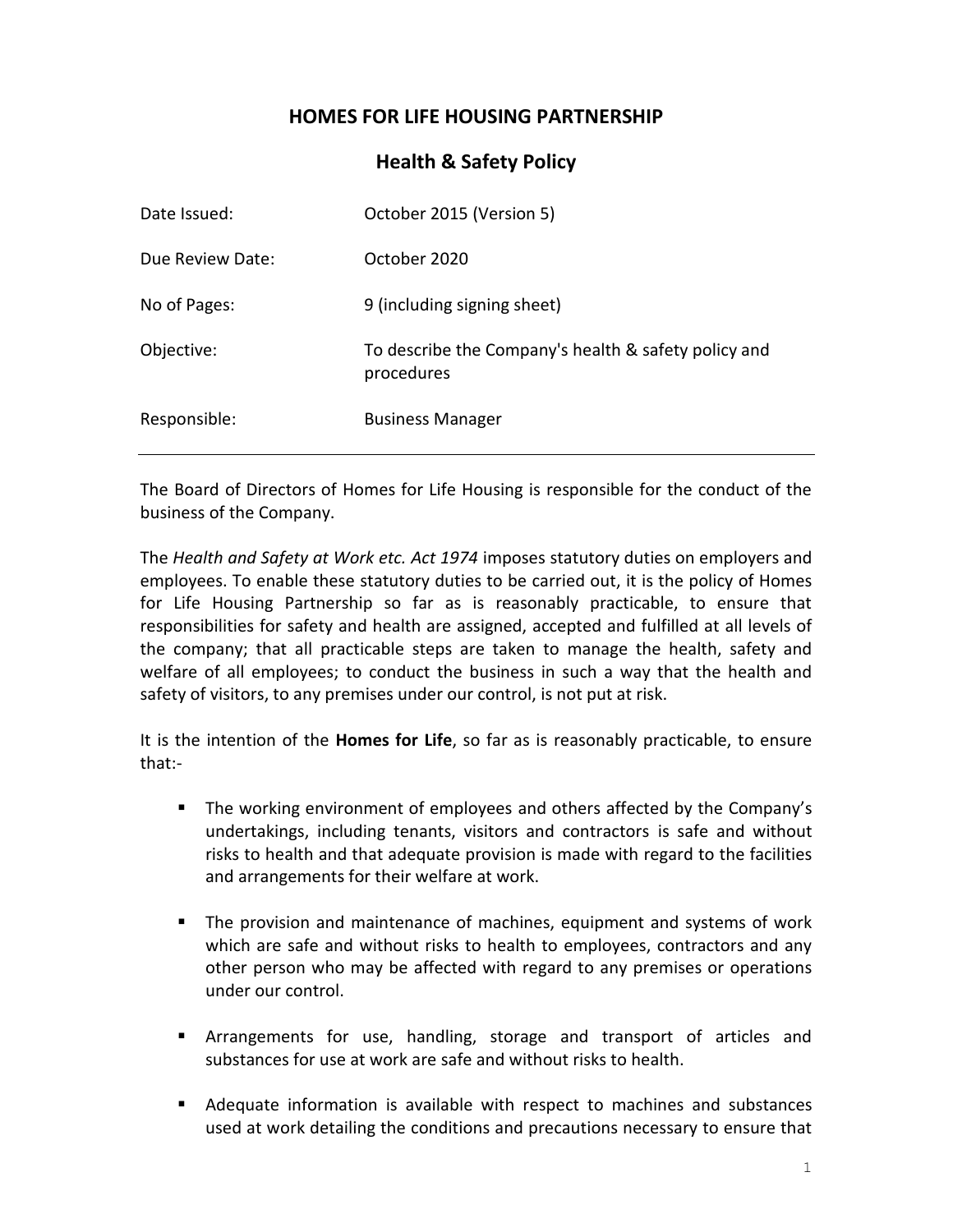when properly used they will be safe and without risk to health.

- **Employees are provided with such instruction, training and supervision as is** necessary to secure their health and safety.
- The Health and Safety Policy will be reviewed and updated as and when it is necessary. Communication of any such changes will be made to all employees.

It shall be the duty of all **employees** at work to ensure:-

- That reasonable steps are taken to safeguard the health and safety of themselves and of other persons who may be affected by their acts or omissions at work.
- Co-operation with Homes for Life so far as is necessary to ensure compliance with any duty or requirement imposed on the employer, or any other person, under any relevant statutory duties.

## **Responsibilities – Overview**

The Company recognises that all individuals within the organisation have a responsibility to ensure their own safety and that of others. Consequently, all employees will have the potential to be held liable if their negligent acts or omissions result in harm being caused to any other persons. Those in positions of responsibility have additional obligations, by virtue of their 'managerial' functions. Indeed, the Health & Safety Commission (HSC) document *Enforcement Policy Statement*, HSC15, 01/02, notes the following on 'Prosecution of individuals':

"*…enforcing authorities should identify and prosecute or recommend prosecution of individuals if they consider that a prosecution is warranted. In particular, they should consider the management chain and the role played by individual directors and managers, and should take action against them where the inspection or investigation reveals that the offence was committed with their consent or connivance or to have been attributable to neglect on their part and where it would be appropriate to do so in accordance with this policy. Where appropriate, enforcing authorities should seek disqualification of directors under the Company Directors Disqualification Act 1986.*"

The following sections set out the principal Health & Safety related responsibilities of Individuals within the organisation. These duties will be in addition to the general duty on all individuals to ensure the Health, Safety and Welfare of themselves and all others who may be affected by their undertakings.

The rather unique management structure of Housing Associations/Co-operatives, however, differs from the traditional business organisation where a Board of Directors, Owner/Manager or Senior Management Board clearly runs the undertaking. Care has,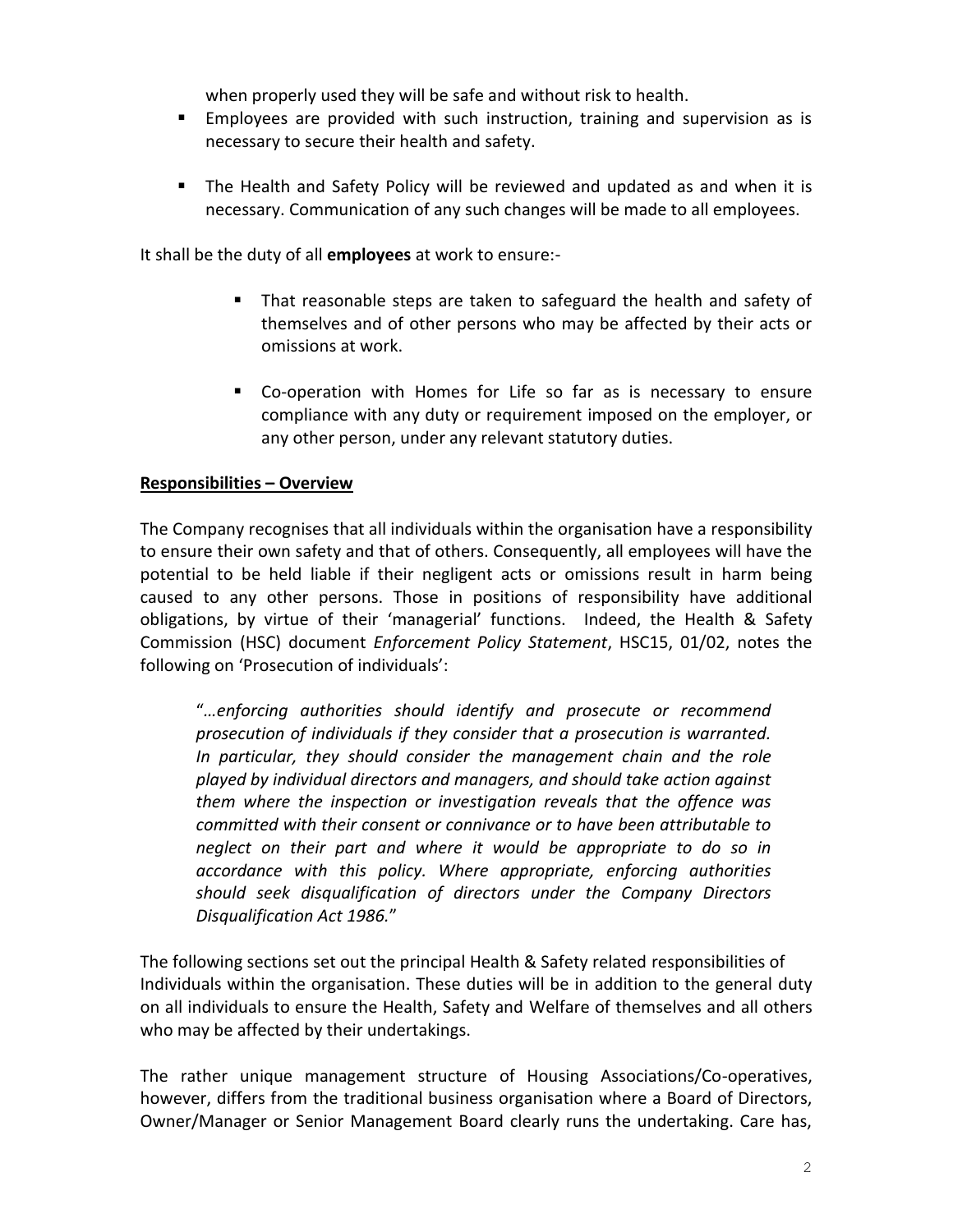therefore, been taken to determine realistic responsibilities of the Board of Directors and Business Manager in particular.

In addition to the *individual liability* of senior staff, the *Corporate Manslaughter and Corporate Homicide Act 2007* allows *companies and corporations* to be prosecuted for corporate homicide (in Scotland) where serious management failures result in death. Under this Act there is no longer the need to identify a 'controlling mind' (i.e. one individual whose negligence or recklessness caused the death) to convict an organisation of homicide, thus making it easier to prosecute organisations.

The management responsibilities defined within the Control Manual should ensure that adequate and appropriate managerial control is exercised over Health & Safety issues to prevent against prosecution for corporate homicide

## **Responsibilities – Health & Safety Organisational Chart**

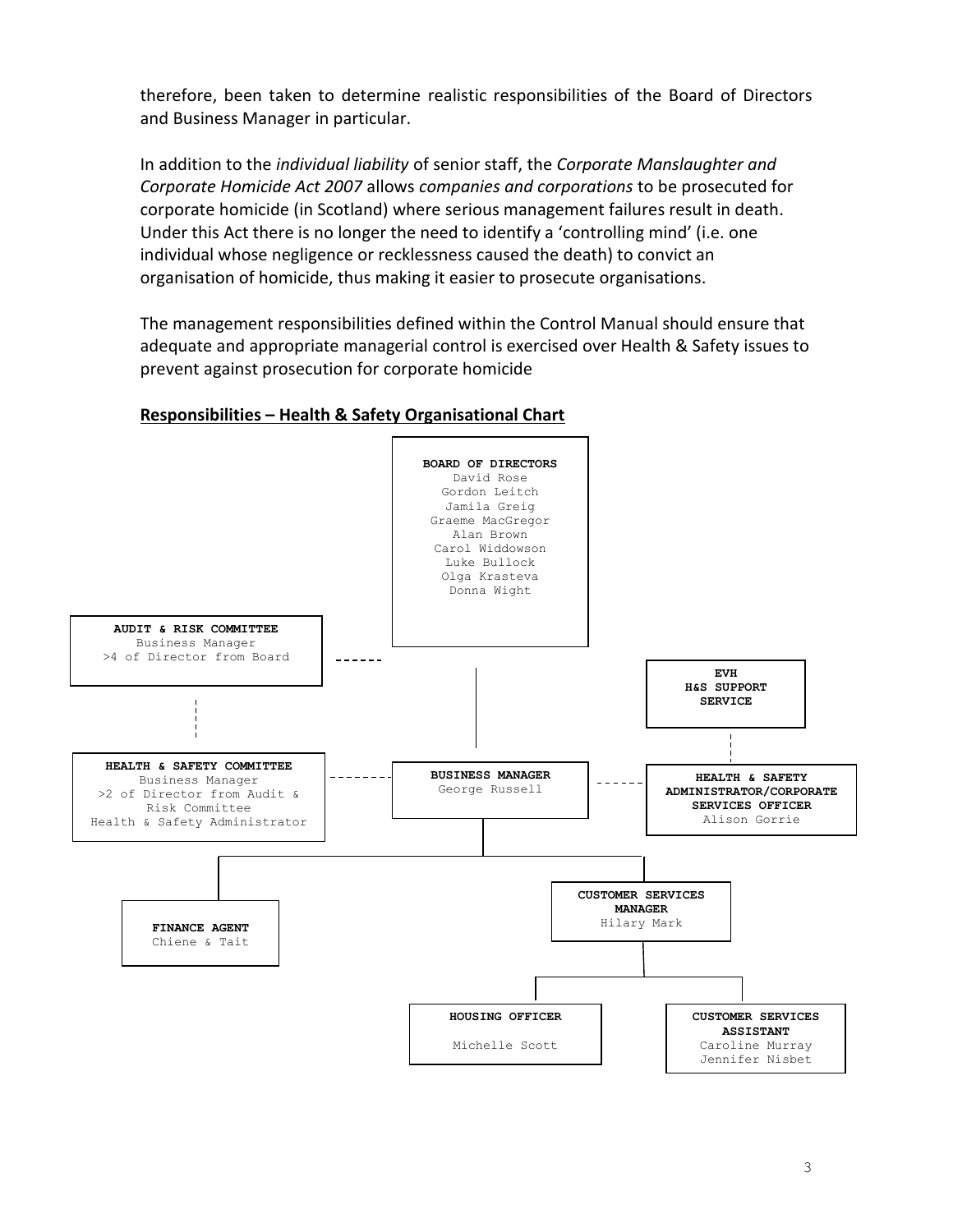### **Responsibilities – Board of Directors**

The Board of Directors, headed by a Chairperson, comprises 'lay persons' from the local community, acting largely as a body to oversee the operations carried on by the Company. The Board is responsible for approving certain company decisions and funding / resourcing requests made by the Business Manager.

It is recognised that the Board of Directors is not actively involved in the day to day running of the organisation. The Board is collectively responsible for providing leadership and direction on Health & Safety. This includes but is not limited to setting Health & Safety strategy, policy and ensuring compliance through appropriate controls and monitoring. The Business Manager shall be responsible for implementing the Company's strategy and policy for health & safety.

The Board of Directors will endorse the Health & Safety Policy and Control Manual and the Chairperson will sign the Health & Safety Policy Statement along with the Business Manager. Where there is a change of personnel, the incoming Chairperson will sign the policy to ensure the commitment on behalf of the Committee remains current. The Board of Directors will place 'Health & Safety' as a standing item on the Agenda of all

general meetings. This will allow the Business Manager to report on safety performance, funding requirements, safety failures and other Health & Safety related issues. The Board of Directors will give all such issues due consideration and will make available all reasonable funding and support as may be required.

The Health & Safety Committee will compromise at least 2 directors nominated by the Audit & Risk Committee, together with the Business Manager and the Corporate Services Officer (as Health & Safety Co-ordinator). This statutory management committee will review the findings of all internal and external Health & Safety audits carried out within the organisation and will authorise the use of all reasonable support required to rectify any significant non-compliances identified by the audits. For the avoidance of doubt, the Health & Safety Committee has authority delegated directly from and reported directly to the Board not the Audit & Risk Committee.

The Health & Safety Committee will take an active interest in the investigation of any significant safety failure, making available all reasonable resources for a full investigation and for the taking of adequate measures to rectify any deficiencies in the existing arrangements.

All of the Board of Directors will undergo training in 'Health & Safety Awareness' and in management responsibilities. This will ensure that directors have a working knowledge of the topic, which will assist in the discussion of Health & Safety at all meetings. This should also assist the Board of Directors in determining whether the Business Manager is managing Health & Safety adequately within the organisation.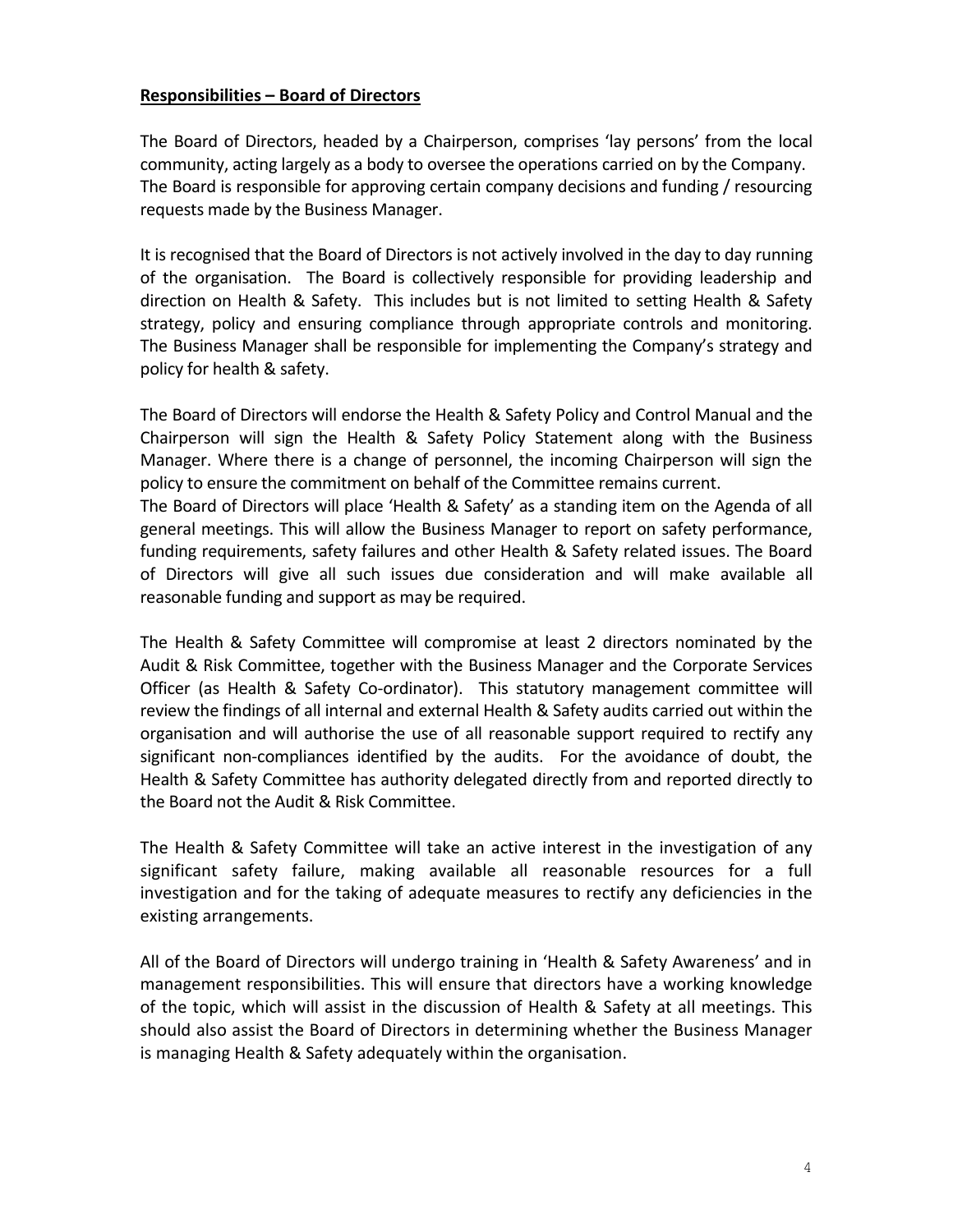The Business Manager will delegate with the approval of the Board of Directors to staff, directors and other appropriate persons, actions required to be taken to implement policies, procedures, arrangements and any other initiatives authorised by the Business Manager.

### **Responsibilities - Business Manager**

The Business Manager is responsible for the general day to day running of the Company. It is recognised that this function incurs the overall responsibility for Health & Safety management within the organisation and the following procedures will be adopted to ensure adequate provisions are made and maintained. In essence, the Business Manager will fulfil the position now commonly known as 'Director Responsible for Health & Safety'

The Business Manager will endorse the Health & Safety Policy and Control Manual and will sign the Health & Safety Policy Statement along with the Chairperson of the Board of Directors. Where there is a change of personnel, the incoming Business Manager will sign the policy to demonstrate commitment and acceptance of responsibilities.

The Business Manager will hold ultimate responsibility for the *implementation* of the organisation's policy, procedures and arrangements. To this end, and to comply with the duties set out in the *Management of Health and Safety at Work Regulations 1999, as amended*, he/she will appoint an adequate number of competent persons to achieve and maintain legal compliance. This will include a Health & Safety Administrator and the EVH Health & Safety Support Service. The Business Manager will also take action to reduce the Health & Safety risks to acceptable levels for employees, and others affected by the Company's undertakings, including tenants, visitors and contractors. The Business Manager may be held liable where Health & Safety offences are committed with his consent or connivance or as a result of his/her negligence (Health & Safety at Work Act).

The Business Manager will report on safety performance, funding requirements, safety failures and other Health & Safety related issues at each Board meeting, as well as make available all internal and external audit reports to the Board. Fully justified requests will be made to the Board for any resources, support or funding required for Health & Safety purposes.

The Business Manager will ensure that Health & Safety considerations are taken into account for all new investment opportunities and in the organisation's purchasing policy. The objective will be to minimise risks as early in the purchasing chain as is reasonably practicable.

The Business Manager will be responsible for maintaining an adequate programme of Risk Assessment, allocating duties and funds as appropriate to keep assessments and control measures current.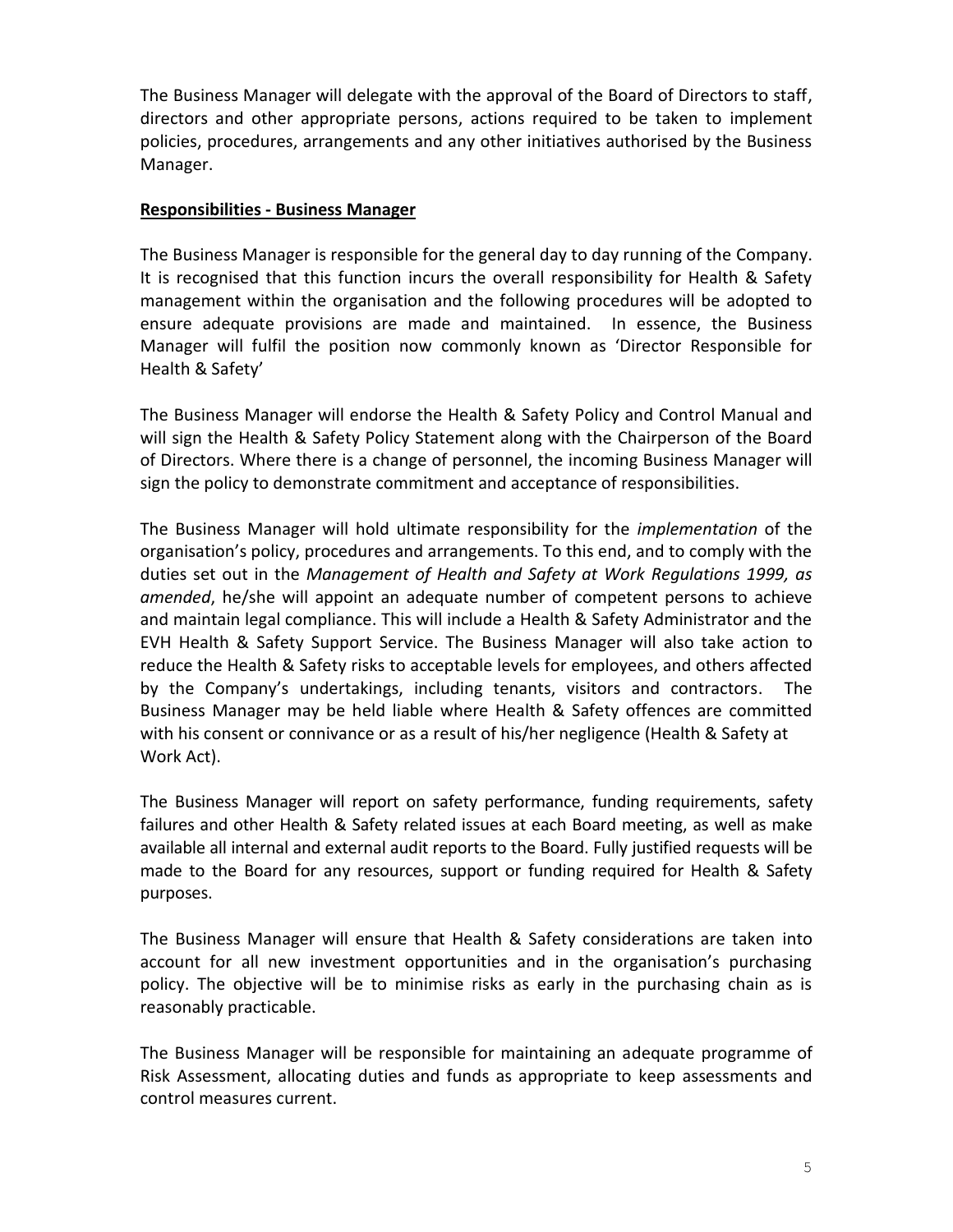The Business Manager will be responsible for maintaining an adequate programme of staff training in Health & Safety issues, ensuring that all staff are given appropriate instruction, information and training to reduce the risks associated with their work to an acceptable level.

The Business Manager will ensure that adequate communication channels exist throughout the entire organisation to allow Health & Safety issues to be dealt with timeously and effectively, through relevant procedures such as for reporting of incidents, including near misses. All staff will be given the opportunity to raise any safety related queries with appropriate management staff.

The Business Manager will ensure that all significant safety failures are fully investigated and reported to the Health & Safety Committee or Board of Directors as appropriate. He/she will also ensure that all necessary support is sought to adequately investigate the situation and develop suitable remedial measures to reduce the likelihood of a similar incident recurring.

The Business Manager will give due consideration to all Health & Safety related requests from the Health & Safety Administrator, and all other staff, taking appropriate action where necessary and requesting support/approval from the Board of Directors where required.

## **Responsibilities - Employees**

While the duties of management staff have been made clear in previous sections, it is recognised that ALL employees have general duties to ensure their own safety and that of others. Indeed, the *Health and Safety at Work etc. Act 1974* notes the following in respect of employees' duties:

> "*It shall be the duty of every employee while at work - (a) to take reasonable care for the health and safety of himself and of other persons who may be affected by his acts or omissions at work; and (b) as regards any duty or requirement imposed on his employer or*

> *any other person by or under any of the relevant statutory provisions, to co-operate with him so far as is necessary to enable that duty or requirement to be performed or complied with.*"

The following procedures will, therefore, be adopted by all employees to ensure their duties are adequately discharged.

Employees will comply with the policies, procedures and arrangements set out in the Control Manual and with any information, instruction and training provided. In addition, any risk control measures and equipment provided to ensure safe working practices will be properly used.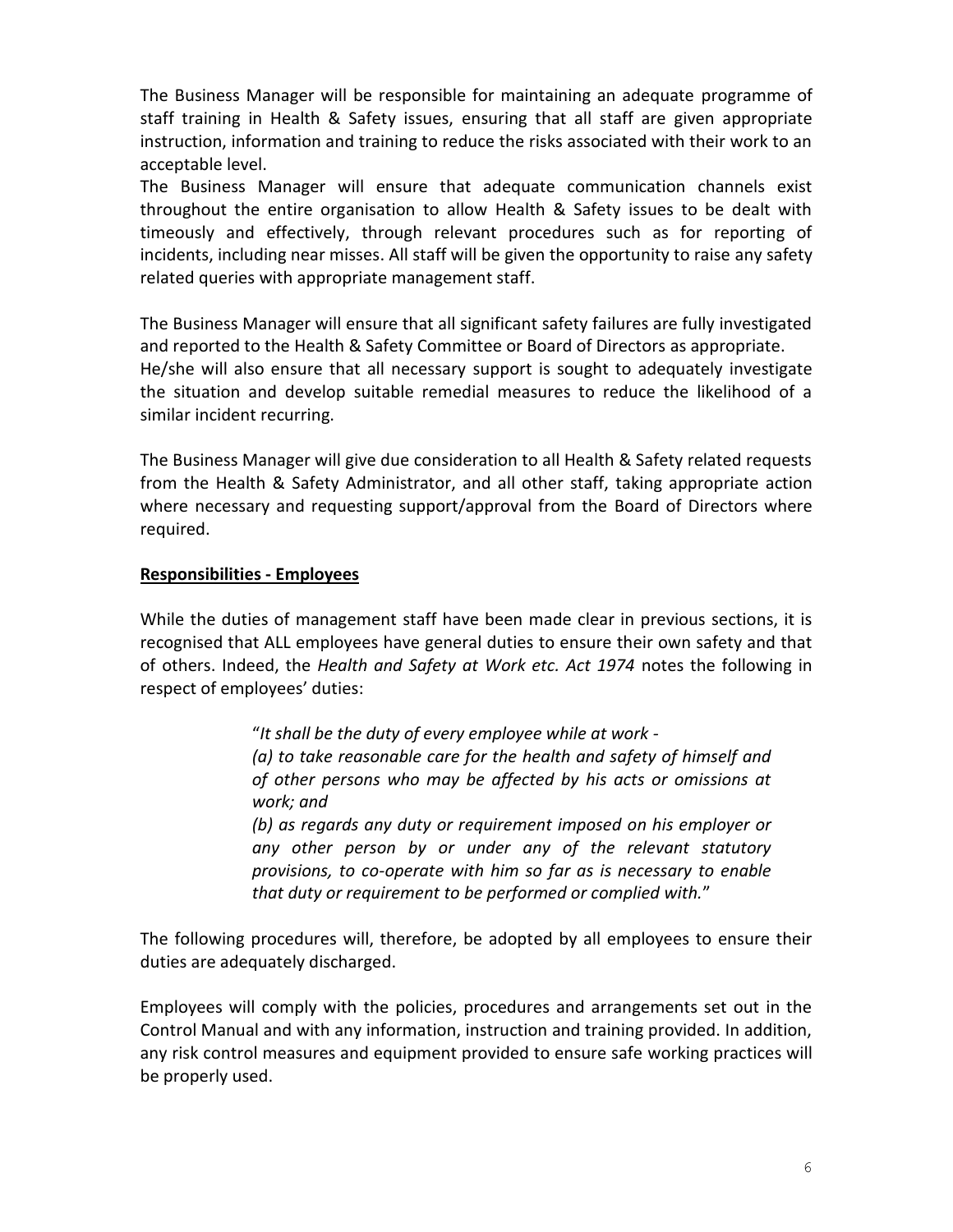Employees will report to their HOD or other member of management any identified breaches of Health & Safety procedures, any accidents or safety related incidents and any aspect which appears to them to give rise to a significant risk to the Health & Safety of employees or other persons. Such reports will be made without undue delay. Employees will inform their HOD or other member of management, without undue delay, where they believe that further training or other risk control measures would be beneficial. Tasks will not be carried out where the employee believes significant risk to be present.

Employees will co-operate in all safety programmes, training, risk assessments and other initiatives that are intended to reduce risk and will actively implement any control measures identified as being required.

Employees will not participate in horseplay, practical jokes or other acts which may result in harm being caused to themselves or to other individuals.

### **Responsibilities – H&S Committee**

The H&S Committee will provide an open forum for the discussion of all Health & Safety related issues raised by members of the Committee and by any other relevant sources.

All Committee members will undergo suitable training, which will include as a minimum 'Health & Safety Awareness', but may include training in more depth on relevant issues This will ensure that all members have a working knowledge of the topic, commensurate with their role in the Committee and within the organisation as a whole.

The Committee will suggest solutions and initiatives for issues arising, which will be minuted and presented to the Business Manager each meeting, without undue delay.

Where appropriate, the Committee will draft and revise relevant policy, procedures and arrangements, for ultimate approval by the Business Manager and Board of Directors.

The Committee will delegate, with the Business Manager's approval, to members and to other appropriate persons within the organisation, actions required to be taken to implement policies, procedures, arrangements and any other initiatives authorised by the Business Manager.

The Committee will review the Health & Safety performance of the organisation, analysing accident statistics, reported breaches of policy and procedures, audit and inspection reports and data from other information gathering exercises.

Recommendations on options to improve safety performance will be made to the Business Manager without undue delay.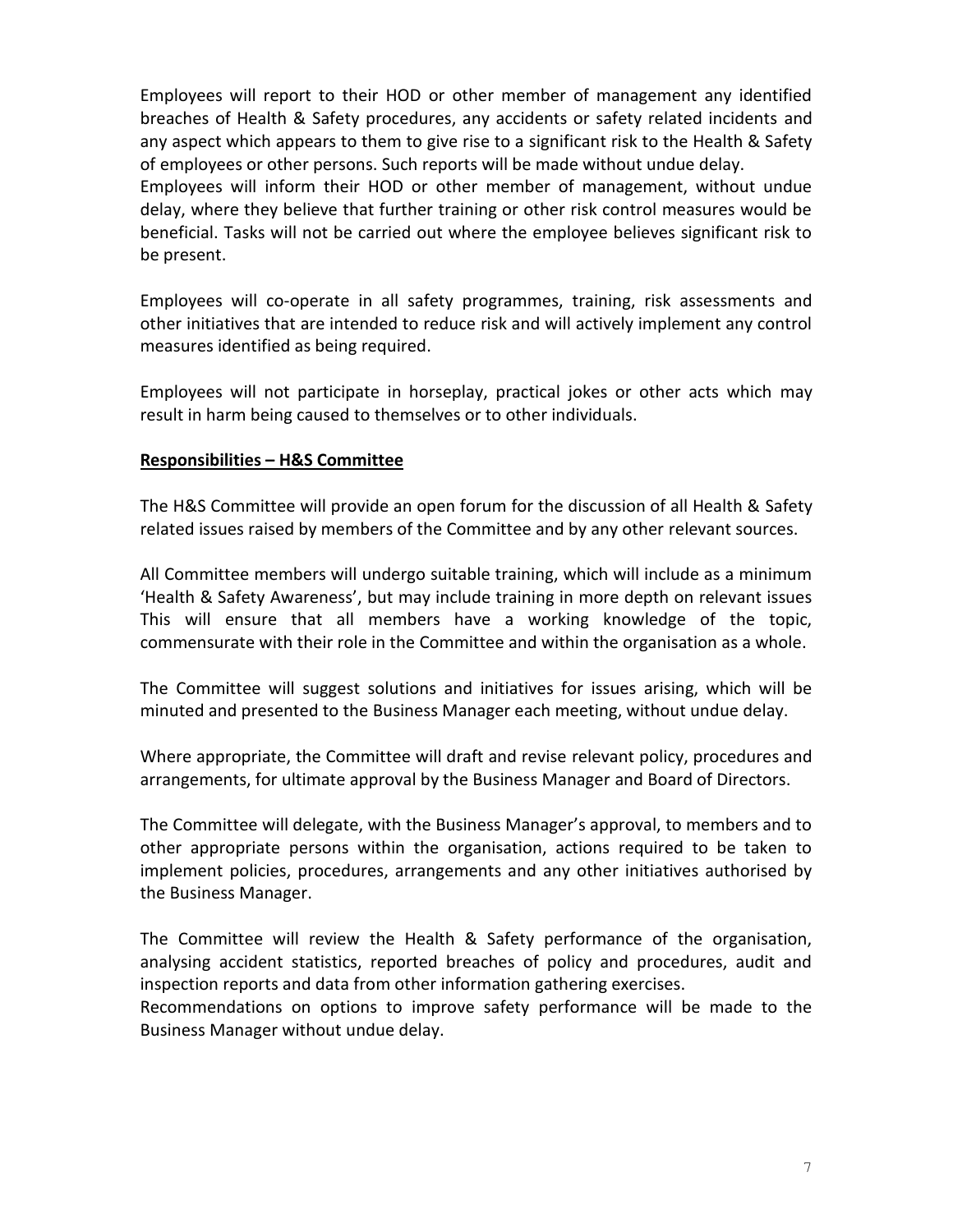### **Responsibilities – H&S Administrator**

The function of the H&S Administrator is, by definition, one of '**administration'** as opposed to '**management'**. The H&S Administrator will be fully supported by the Business Manager.

The H&S Administrator will undergo suitable training, which will include as a minimum 'Health & Safety Awareness' and instruction in the implementation of the policies, procedures and arrangements set out in the Control Manual.

The H&S Administrator will maintain the master Control Manual and the record keeping system in an up to date and tidy condition. This will include the dissemination of all Manual updates to Manual holders and the filing of appropriate records.

The H&S Administrator will comply with his/her duties as set out in the Control Manual and will report the findings of any inspections, audits and other information gathering exercises to the H&S Committee without undue delay.

Where the H&S Administrator has reason to believe that personnel are, or may foreseeably become, exposed to significant risk, direction will be sought from the Business Manager without undue delay.

The H&S Administrator will provide assistance to the Business Manager and Board of Directors in the undertaking of risk assessments, control implementation, policy development, etc. This may involve liaison with the EVH H&S Support Service. It should be noted that the H&S Administrator will not be solely **responsible** for developing corporate policy, merely for **assisting** in its development and implementation.

### **Responsibilities – EVH H&S Support Service**

EVH maintains a contract with an external Health & Safety consultancy firm, which provides professional and technical support to the Company. This service complements the available internal resources, thus assisting the organisation to discharge its duty as set out in the *Management of Health and Safety at Work Regulations 1999, as amended* to appoint an adequate number of competent persons to achieve and maintain legal compliance.

The H&S service includes the provision of:

- external auditing of the Health & Safety system
- Control Manual updating service
- helpline for all Health & Safety related queries
- specialist consultancy and training support as required

### **Monitoring**

**This Health and Safety Policy and related Practice will be reviewed as necessary, but not less than once every five years.**